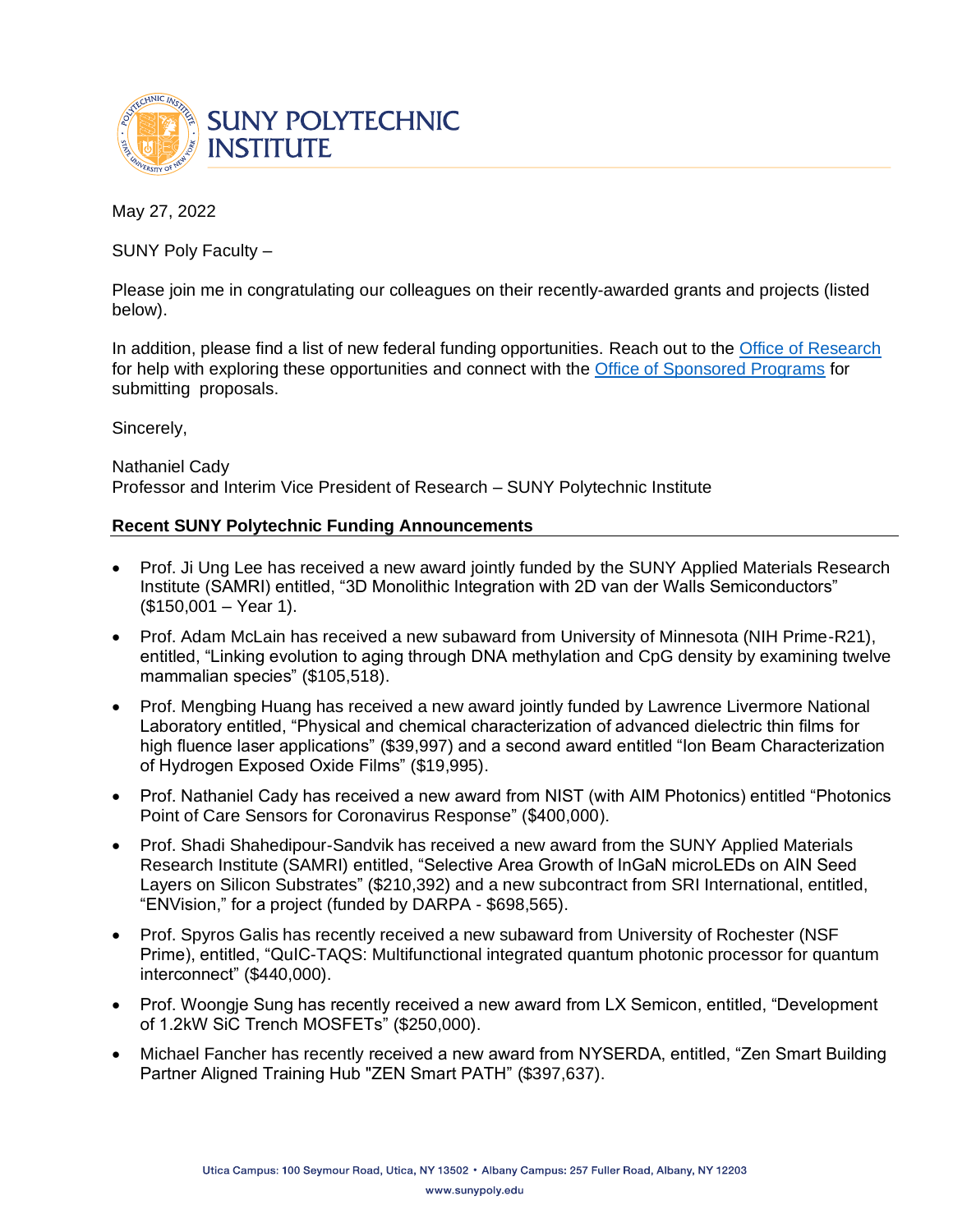- Prof. Serge Oktyabrsky has received a new award from U.S. Department of Energy, entitled, "Design and Evaluation of InAs/GaAs Quantum Dot Integration Scintillation Detectors for HEP" (\$300,000).
- Prof. Harry Efstathiadis has recently received two new awards, first from BMW of North America, entitled, "Examine Lithium deposition into a porous anode structure as a function of electrochemical cycling conditions in Li-ion batteries" (\$126,291) and second from Eonix, LLC entitled "High-Performance, Low-Cost Anode-Free Lithium-Ion Batteries for Electric Vehicles and Consumer Electronics" (\$35,000).
- Prof. Sivapalan Gajan received an award from the National Science Foundation for a two year project entitled "ERI: A Hybrid Mechanics-Guided Machine Learning-Based Predictive Framework for the Performance of Rocking Foundations During Earthquake Loading" (\$198,571).

## **New Funding Opportunities (Grants.gov) through May 27,2022**

DOI

Department of the Interior Bureau of Reclamation Desalination and Water Purification Research Program Pitch to Pilot for Fiscal Year 2022 Synopsis 1 <https://www.grants.gov/web/grants/view-opportunity.html?oppId=340740>

**HHS** 

Department of Health and Human Services

Agency for Health Care Research and Quality Reducing Racial and Ethnic Healthcare Disparities in Chronic Conditions by Dissemination and Implementation of Patient Centered Outcomes Research (PCOR) Evidence (R18) Synopsis 1

<https://www.grants.gov/web/grants/view-opportunity.html?oppId=335206>

DOD

Department of Defense Dept. of the Army -- USAMRAA DOD Chronic Pain Management, Translational Research Award Synopsis 1 <https://www.grants.gov/web/grants/view-opportunity.html?oppId=340630>

ED

Department of Education Institute of Education Sciences (IES): National Center for Education Research (NCER):Using Longitudinal Data to Support State Education Policymaking Assistance Listing Number (ALN) 84.305S Synopsis 4 <https://www.grants.gov/web/grants/view-opportunity.html?oppId=340624>

DOT

Department of Transportation Pipeline and Hazardous Materials Safety Admin FY 2022 Natural Gas Distribution Infrastructure Safety and Modernization Grant Synopsis 3 <https://www.grants.gov/web/grants/view-opportunity.html?oppId=340638>

DOT Department of Transportation DOT/Federal Transit Administration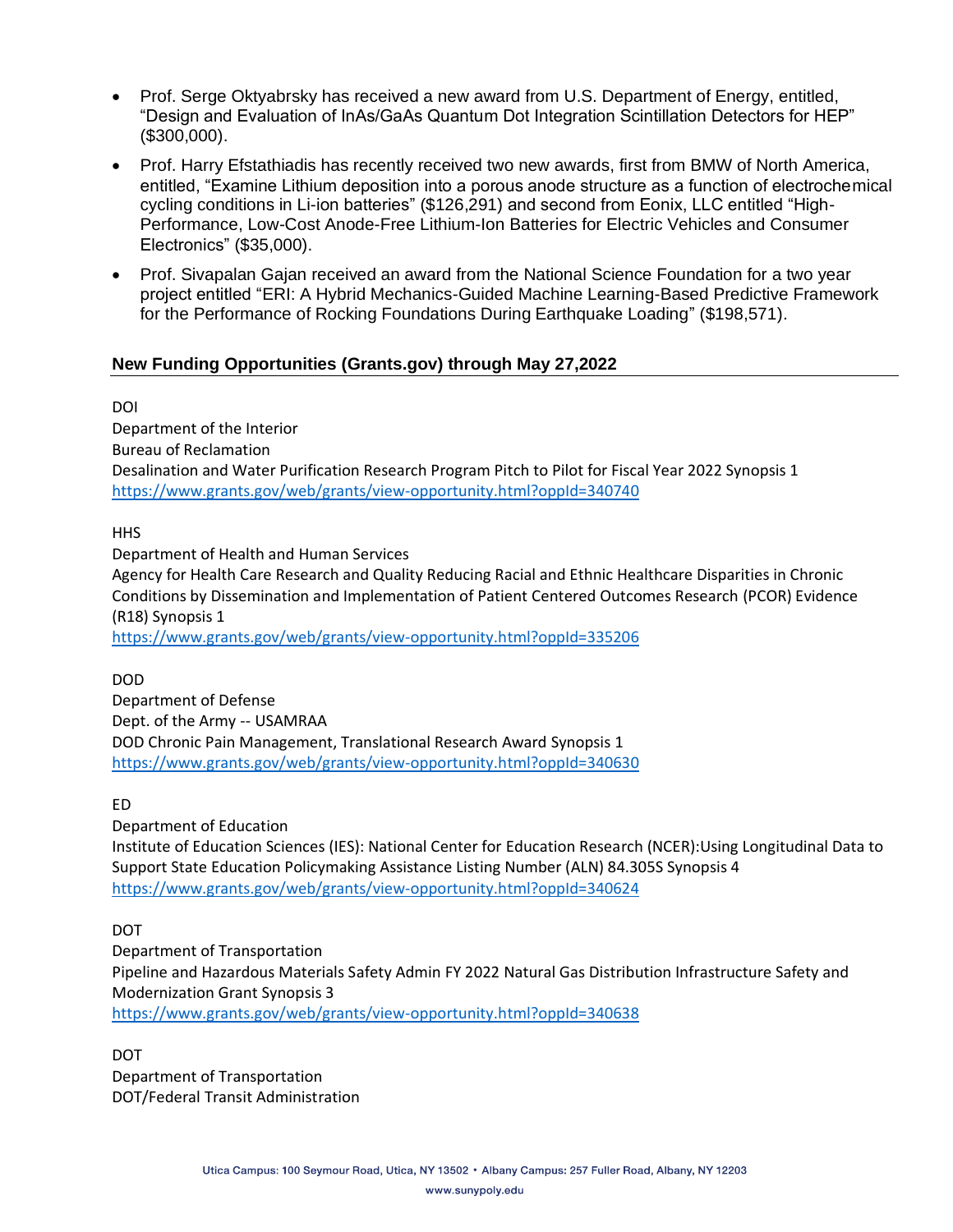FY 2022 Pilot Program for Transit-Oriented Development (TOD) Planning Synopsis 1 <https://www.grants.gov/web/grants/view-opportunity.html?oppId=340728>

DOD

Department of Defense Dept. of the Army -- USAMRAA DOD Chronic Pain Management, Investigator-Initiated Research Award Synopsis 1 <https://www.grants.gov/web/grants/view-opportunity.html?oppId=340629>

PAMS

Department of Energy - Office of Science Office of Science Reaching a New Energy Sciences Workforce (RENEW) - Earth and Environmental Systems Synopsis 1 <https://www.grants.gov/web/grants/view-opportunity.html?oppId=340631>

DOS

Department of State Bureau of Democracy Human Rights and Labor DRL Countering Labor Violence in Northern Central America Synopsis 1 <https://www.grants.gov/web/grants/view-opportunity.html?oppId=340637>

DOT

Department of Transportation Pipeline and Hazardous Materials Safety Admin FY 2022 Natural Gas Distribution Infrastructure Safety and Modernization Grant Synopsis 2 <https://www.grants.gov/web/grants/view-opportunity.html?oppId=340638>

DOS

Department of State U.S. Mission to Ukraine Ukraine: USG Exchange Alumni Small Grants Program Synopsis 1 <https://www.grants.gov/web/grants/view-opportunity.html?oppId=340632>

HHS

Department of Health and Human Services National Institutes of Health BRAIN Initiative: Research Opportunities Using Invasive Neural Recording and Stimulating Technologies in the Human Brain (U01 Basic Experimental Studies with Humans Required) Synopsis 1 <https://www.grants.gov/web/grants/view-opportunity.html?oppId=340635>

PAMS

Department of Energy - Office of Science Office of Science Reaching a New Energy Sciences Workforce for High Energy Physics (RENEW-HEP) Synopsis 1 <https://www.grants.gov/web/grants/view-opportunity.html?oppId=340642>

DOS Department of State Bureau of International Narcotics-Law Enforcement